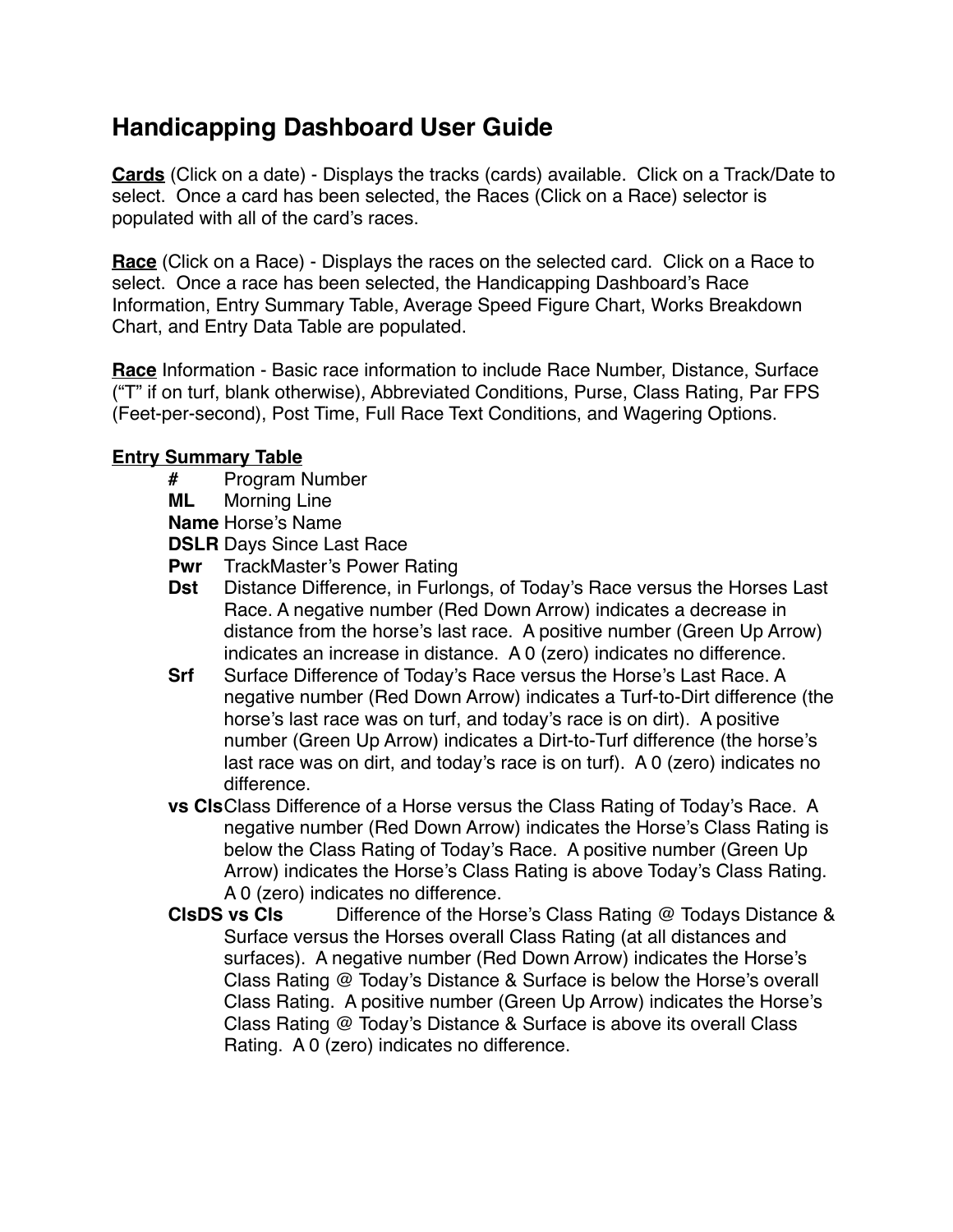- **AvCls (Fin <= 4)** Difference of the Average the Horse's Class Rating of races where the horse finished in the top 4 (or was within 4 lengths of the winner) versus Today's Class Rating. A negative number (Red Down Arrow) indicates the Horse's Average Class Rating (when finishing in the top 4 or was within 4 lengths of the lead) is below Today's Class Rating. A Positive number (Green Up Arrow) indicates the Horse's Average Class Rating (when finishing in the top 4 or was within 4 lengths of the lead) is above Today's Class Rating.
- **AvPrs (Fin <= 4)** Difference of the Average the Race's Purses of races where the horse finished in the top 4 (or was within 4 lengths of the winner) versus Today's Purse. A negative number (Red Down Arrow) indicates the Average Purse (when finishing in the top 4 or was within 4 lengths of the lead) is less than Today's Purse. A Positive number (Green Up Arrow) indicates the Average Purse (when finishing in the top 4 or was within 4 lengths of the lead) is greater than Today's Class Rating.

**Average Speed Figure Chart** - This chart is a "drill-down" chart depicting the Horse's Average Speed Figure, represented by the Color of the Horse's box. The number of races used to compute the Average Speed Figure is represented by the Size of the Horse's box. Clicking on a Horse's box "drills-down" to the individual Race/Speed Figures (Right-click to "drill-up"). Hovering over a box will show the count of Races and the Average Speed Figure, represented as a "Percentile" of that Horse versus the others.

**Works Breakdown Chart** - This chart is a "drill-down" chart depicting the Horse's Works Pace Rating, represented by the Color of the Horse's box. The number of works used to compute the Works Pace Rating is represented by the Size of the Horse's box. Clicking on a Horse's box "drills-down" to the individual Works/Pace Figures (Right-click to "drill-up"). Hovering over a box will show the count of Works and the Average Work Pace, represented as a "Percentile" of that Horse versus the others.

The Size of the Horse's Box is computed using the Total Distance (in furlongs) of the Horse's Works.

Hovering over a box will show the Total Distance of the Works and the Average Work Pace.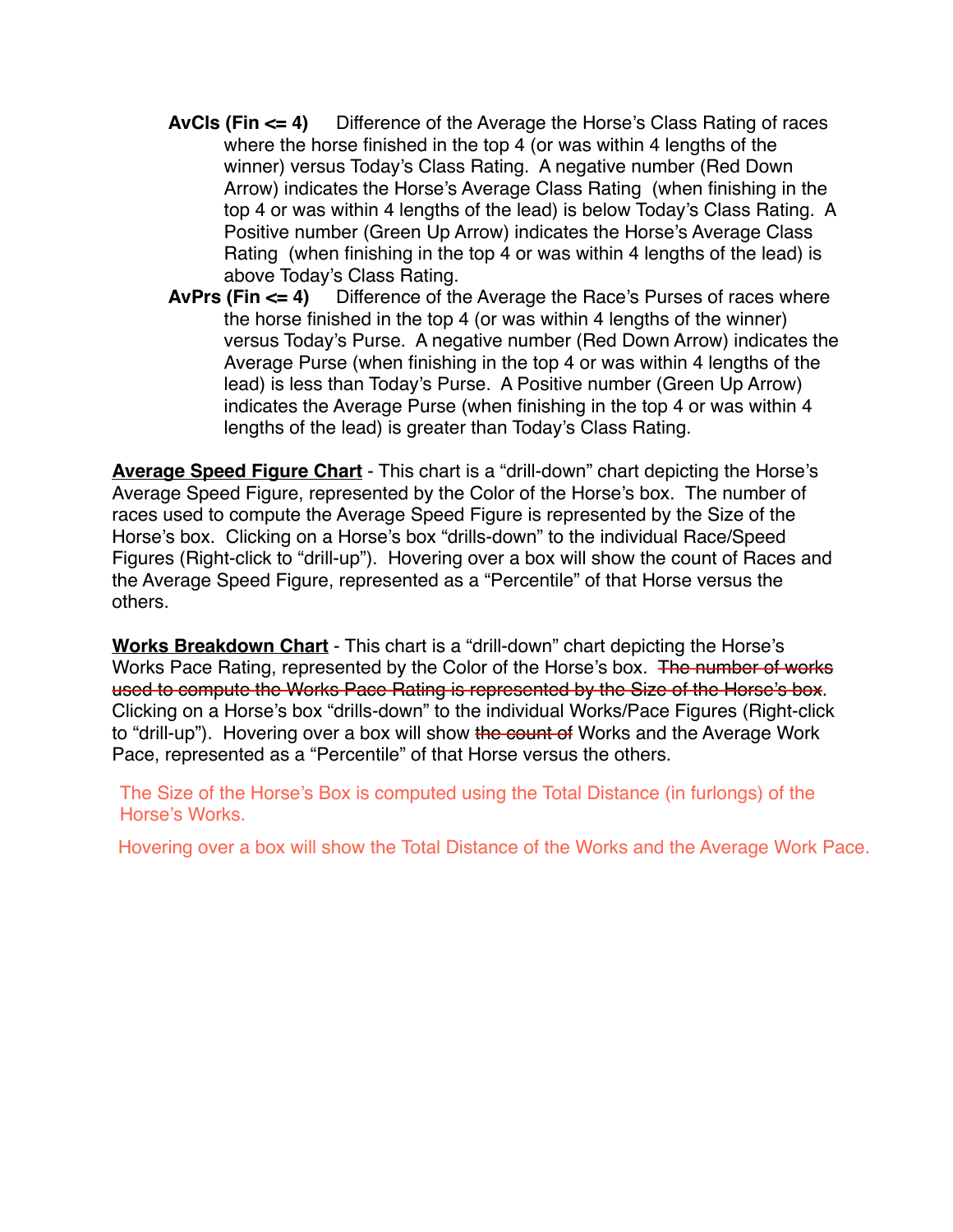**Entry Data Table** - Displays various Speed, Class, Style, and Pace data for each horse. Select an individual horse to populate Past Performance and Statistics data tables. The columns of the Entry Data Table are:

| #              | <b>Program Number</b>                                    |
|----------------|----------------------------------------------------------|
| <b>Pp</b>      | <b>Post Position</b>                                     |
| ML             | <b>Morning Line</b>                                      |
| <b>Name</b>    | <b>Horse Name</b>                                        |
| Claim \$       | Claiming Price (if a Claiming race, otherwise not shown) |
| Wt             | Weight to be carried                                     |
| Med            | Medication                                               |
| Eq             | Equipment                                                |
| Jockey         | <b>Jockey Name</b>                                       |
| <b>Trainer</b> | <b>Trainer Name</b>                                      |
| <b>Pwr</b>     | <b>TrackMaster's Power Rating</b>                        |
| <b>Spd</b>     | Equibase's Speed Figure                                  |
| <b>SpdDS</b>   | Speed Rating @ Today's Distance & Surface                |
| <b>CIs</b>     | <b>Class Rating</b>                                      |
| <b>CIsDS</b>   | Class Rating @ Today's Distance & Surface                |
| SE             | Horse's Early-Race Style (position)                      |
| PE             | Horse's Early-Race Pace Figure                           |
| <b>SM</b>      | Horse's Mid-Race Style (position)                        |
| <b>PM</b>      | Horse's Mid-Race Pace Figure                             |
| SF             | Horse's Race-Finish Style (position)                     |
| PF             | Horse's Race-Finish Pace Figure                          |
| S#             | Number of races used to compute Style                    |
| P#             | Number of races used to compute Pace Figure              |
|                |                                                          |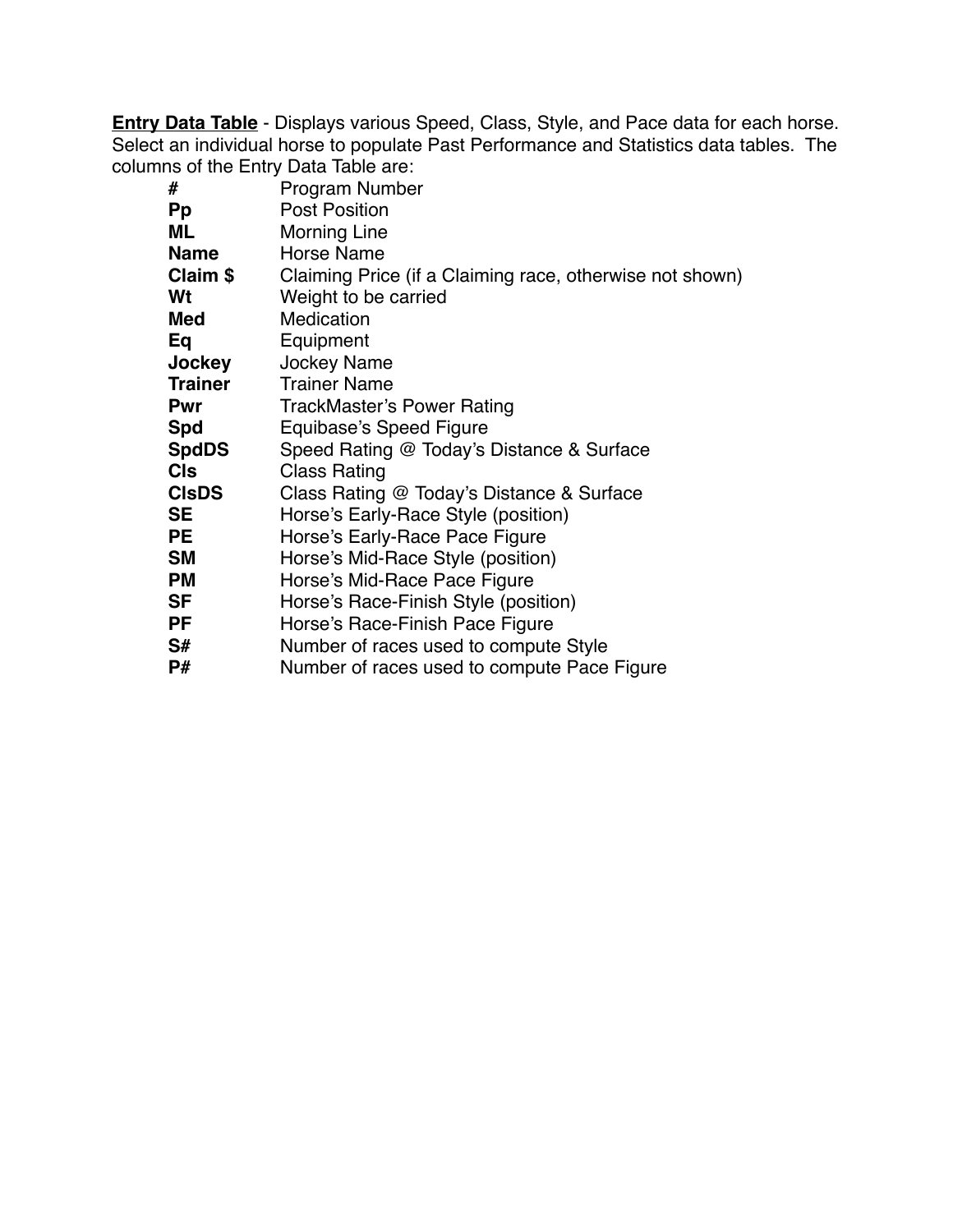**Past Performances** - Displays an Abbreviated (and customized) past performances Merged (in reverse-chronological order) with the horse's published works. The columns of the Past Performance data table are:

- **date** Date of Race/Work
- **trkr** Race Number & Track of race/Track of Work
- **tc** Track condition at time of Race/Work
- **dst** Distance (in furlongs) of Race/Work
- **src** Surface of Race/Work
- **fr1** First Call Fraction (in seconds) 0 (zero) for Works
- **fr2** Second Call Fraction (in seconds)- 0 (zero) for Works
- **str** Stretch Call Fraction (in seconds)- 0 (zero) for Works
- **fin** Final Race/Work Time (in seconds)
- **age** Age Restriction of race "WORK" for Works
- **cls** Abbreviated Class "WORK" for Works
- **p** Post Position 0 (zero) for Works
- **off** Horse's Position at the break 0 (zero) for Works
- **fr1p** Position of horse at First Call 0 (zero) for Works
- **fr1l** Lengths behind leader at First Call 0 (zero) for Works
- **fr2p** Position of horse at Second Call 0 (zero) for Works
- **fr2l** Lengths behind leader at Second Call 0 (zero) for Works
- **step** Position of horse at Stretch Call 0 (zero) for Works
- **strl** Lengths behind leader at Stretch Call 0 (zero) for Works
- **finp** Position of horse at Final Call Ranking for Works
- **fink** Lengths behind leader at Final Call Rank Group Size for Works
- **spd** Equibase's Speed Figure
- **fp1** Horse's Pace (feet-per-second) at First Call
- **fp2** Horse's Pace (feet-per-second) from First Call to Second Call
- **fp3** Horse's Pace (feet-per-second) from Second Call to Final Call
- **pace** Horse's Pace (feet-per-second) from Start to Finish
- **pvpar** Horse's Pace (feet-per-second) versus Par FPS of Today's Race
- **esp** Horse's Pace (feet-per-second) from Start to Second Call
- **lap** Same as fp3
- **ear** Early Speed Ratio (esp pace)
- **lsr** Late Speed Ratio (lap pace)

**PPs & Works Chart** - This chart shows, on a calendar, the horse's works and races. The Pace of the Works are negative numbers (for sake of color). Races are show using a calculation of the horse's finishing position (for sake of color). A -1 (negative one) indicates the horse was Scratched in that race. For the time being, to calculate the horse's finishing position, subtract the position from 300, then divide by 10. For example, a figure of 290 indicates the horse finished 1st in that race (300 - 290)/10.